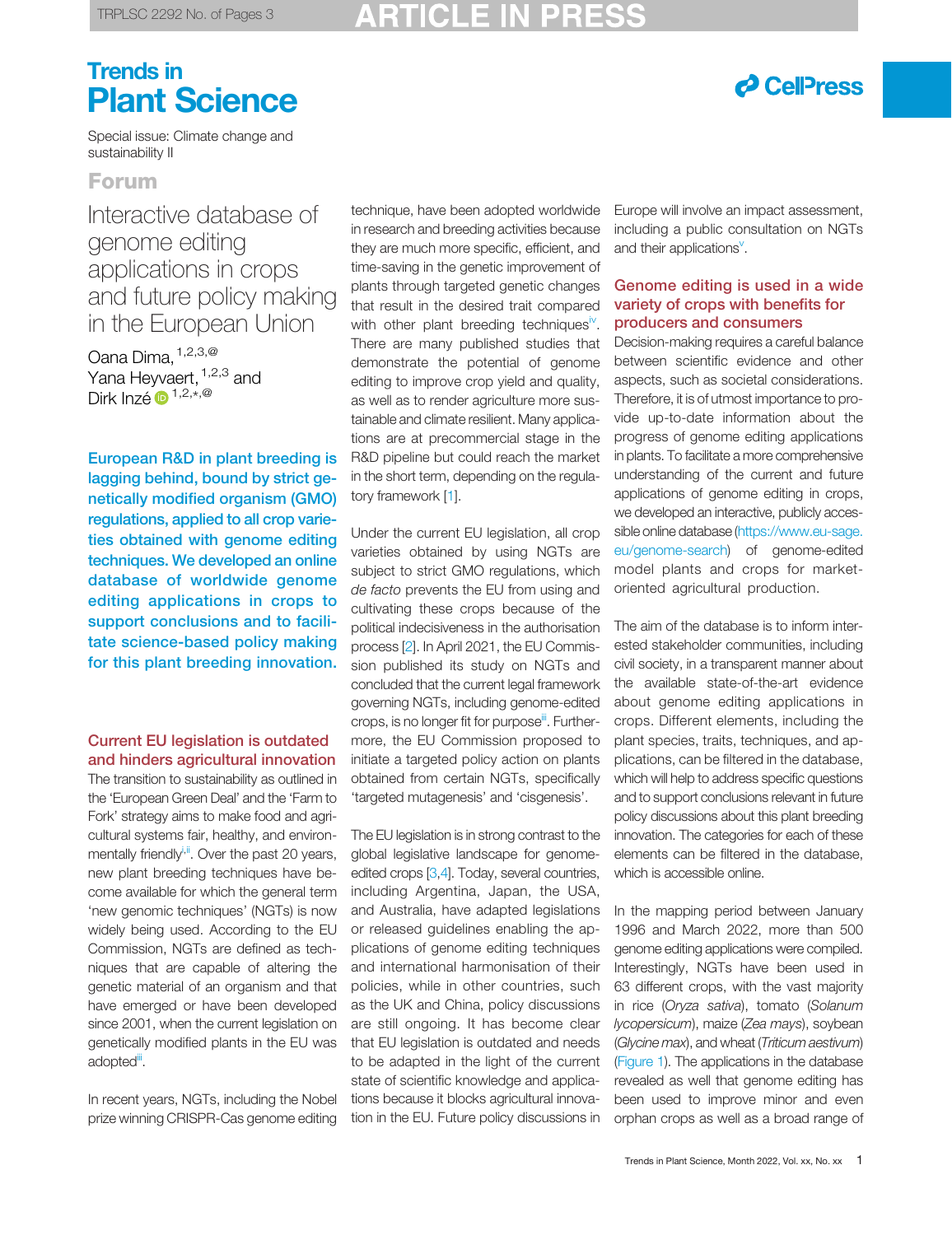## Trends in Plant Science

<span id="page-1-0"></span>



vegetables. Most of the genome-edited crops have been developed in China and the USA, however, R&D using genome editing techniques occurs worldwide (Figure 1). In the EU, the highest number of applications originate from Germany and France.

The majority of traits constitute three categories: (i) improved quality of the plants for food and feed production; (ii) improved agronomic traits that relate to plant yield and growth in order to improve productivity, or avoid preharvest losses; and (iii) improved resistance against diseases, which will reduce the

need to apply plant protection products in agricultural production ([Table 1](#page-2-0)). In addition, important traits for industrial applications, such as biofuel production and nitrogen use efficiency, have been introduced in crops as well.

Most of the genome editing applications have been developed with the use of CRISPR-Cas because it is more versatile compared with other genome editing techniques and can be very easily customised to introduce specific, small genetic changes in plants. Depending on the genome editing technique, the change in the genetic material of the plant can vary in proportion from a small genetic change to the insertion of large pieces of genetic material, such as a complete gene<sup>vi</sup>. Genetic changes resulting from a genome editing technique are grouped into three different categories, which are being referred to as site-directed nuclease (SDN) 1–3 types [[5\]](#page-2-0). Most of the genome-edited crops contain specific, small genetic changes that belong to the SDN1 category and are referred to by the EU Commission as 'targeted mutagenesis'<sup>ii</sup>. These targeted genetic changes do not differ from the changes that can occur spontaneously in nature or as a result of conventional breeding techniques<sup>vii</sup>.

#### Science-based policy making: the way forward

Genome editing techniques are promising tools in plant breeding and are of particular relevance to researchers, breeders, and farmers but also to policy makers taking into account the broader agricultural policies and future challenges. Policy makers depend on the provision of a reliable body of scientific evidence to draw and support conclusions about genome editing applications. An interactive, publicly accessible, and updated database can help to provide an overview of the available evidence and to facilitate objective debates by informing interested stakeholders in a transparent manner about the status and progress of research.

The genome editing applications compiled in the database revealed the rapid adoption of genome editing in research activities and plant breeding by the considerable number of market-oriented applications across the world. Genome editing was already applied in 63 different crops. Diverse marketoriented applications were identified in a wide range of species, resulting in crops with improved traits ranging from disease resistance to storage performance and food or feed quality. Nearly 90% of the genome editing applications are crops improved with the CRISPR-Cas genome editing technique. The majority of genome